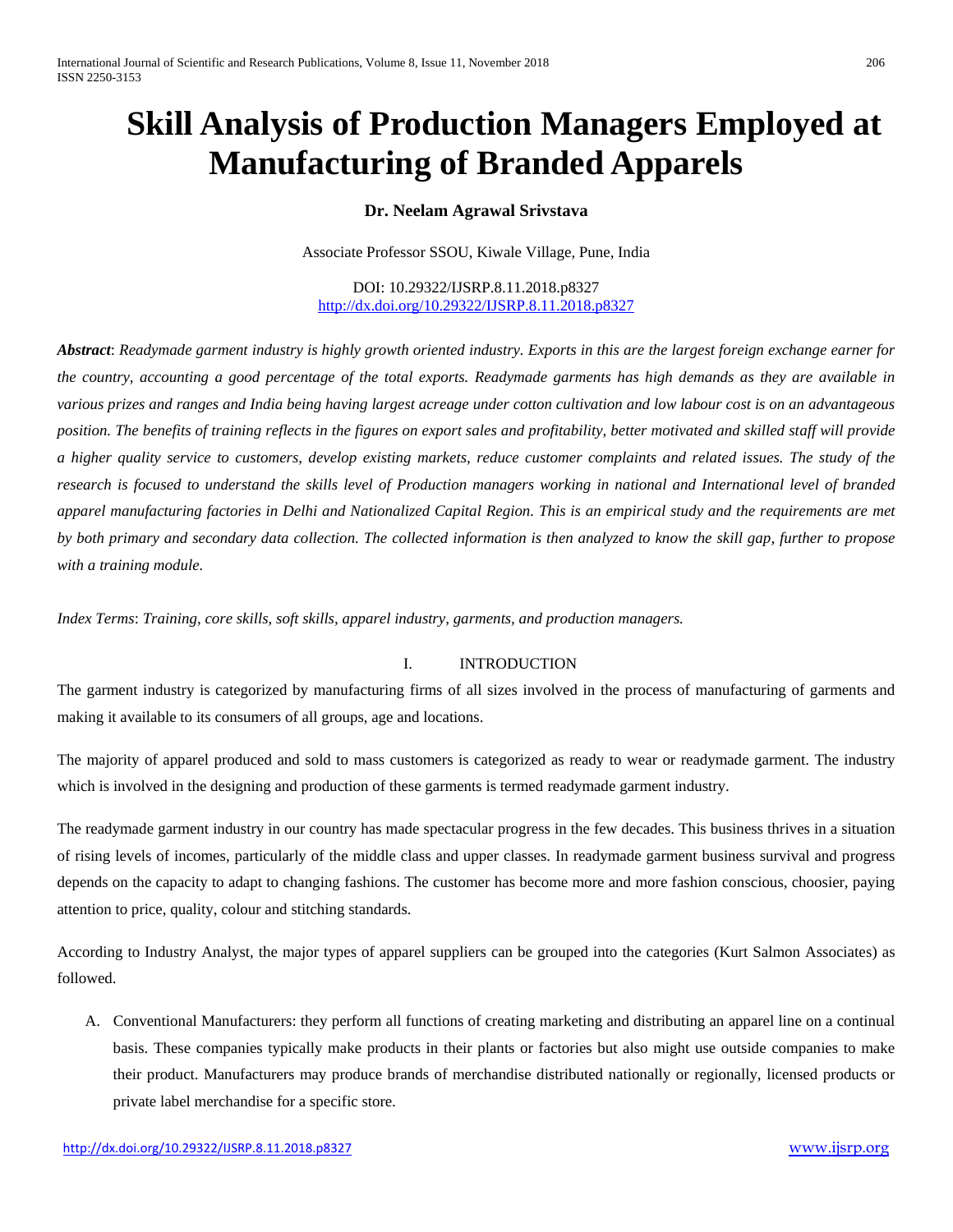- B. Jobber: This name is given to companies that buy fabrics and acquire styles from independent designers or by copying or designing lines themselves, but use outside companies (contractors) to make their product.( (Nancy o Bryant 2002, The Business of Fashion, fair child publication)
- C. Contractors: these are the companies that specialize in the sewing and finishing of goods. Contractors are used by full function manufacturers who lack sufficient capacity in their own plants, by jobbers and by retailers for private label merchandise. According to the industry definition" contractors in the apparel industry are the small factories in which most apparels production takes place. Several different types of industry entities source apparel goods from contractors, including manufacturers, retailers, buyers, importers and trading companies".

Training is long term investment in human resources. Although there are direct effects on individual participants, the major impact of training is cumulative, and enterprises should not seek results over a short period. The key element in the notion of training is of flexibility and that flexibility must be seen in terms of a number of factors; the content of training, its form, the use of various teaching/learning methods, the timing and location of the training. The key to the successful training is satisfying the particular needs of the trainees and the enterprises which employ them. To meet those identified needs, training institutions must be flexible as possible in the provision of training. It is important to consider the various options open and select the types of training which best fits the enterprise's particular need and constraints. Some skills, like negotiation, can be dealt with in workshop situations: other subjects for example information on documentation procedures, could be handled in a short course

It is important to consider the various options open and select the types of training which best fits the enterprise's particular need and constraints. Some skills, like negotiation, can be dealt with in workshop situations: other subjects for example information on documentation procedures, could be handled in a short course

(Dr. Jatinder S Bedi, 2009) The numbers of units involved in wearing apparel are estimated at 17.55 lakh. Significant percentages (45.2 per cent) of such units are running without the aid of power. OAME (Own account manufacturing enterprise) units account for 14.68 lakh and the share of units running without power among OAME units is 48.6 per cent. The turnover of wearing apparel units for both factory and non-factory sector units is estimated at Rs 65060 crore.

In Garments sector, the study mainly focuses on units run commercially both for woven and

Knitted units. In the present sample survey, seven major woven garment clusters namely

Okhla (Delhi), Noida (Uttar Pradesh), Bangalore (Karnataka), Ahmedabad (Gujarat), Mumbai

(Maharashtra), Jabalpur (Madhya Pradesh), and Madurai (Tamilnadu) are covered. Among

these, Noida, Okhla and Bangalore have more export oriented units than other clusters.

Quality of garment varies across different clusters and depends upon the quality of fabric and accessories used. Generally, in the same cluster there is homogeneity in the type of products made, through quality differ widely across units. It is observed that productivity per machine in knitted garment unit is much higher than in woven garment units. Most of the units were found to be working on job work basis.

(Dr. Jatinder S Bedi, 2009) Total investment (here Gross Fixed Capital formation) made in the factory sector of the industry during the period 1992-93 to 2005-06 was Rs.93102 crore. Out of this, Rs. 40532 crore were invested during 1992-93 to 1998-99 and investment to the tune of Rs. 52570 crore were made during 1999-00 to 2005-061. Thus investments during the post-TUFS period much higher compared to pre-TUFS period. Total investments in the factory sector

of the industry during 2005-06 was Rs. 14714 crore. Further, there has been significant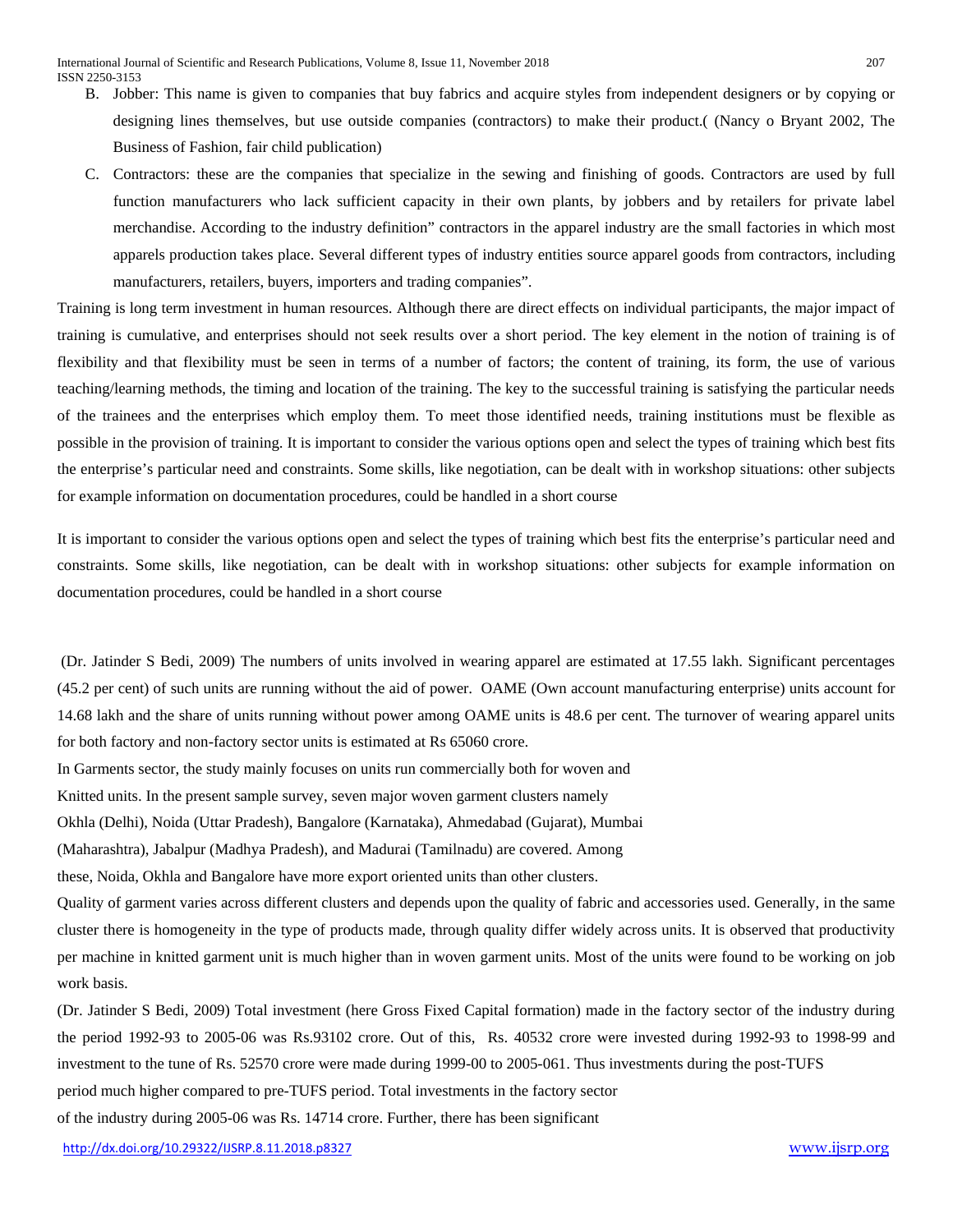The facts and figures for Indian Exports of Apparel & Textile define: (Indian Apparel and Textile Industry, Report)

- Exports increased from US\$ 14 million  $(2004-05)$  to US\$ 17 million  $(2005-06) 21.77$  % increase.
- With continuing growth, the total exports has increased to  $-$  US\$ 19.62 billion (2006-07).
- Current share in world export of textiles  $-3.5 4$ %.
- Current share in world clothing export  $-3$  %.
- Major export market Europe (22% share in textiles & 43% share in apparel).
- Single largest buyer US (10% share in textiles and 32.65 share in apparel).
- Other major export markets include UAE, Saudi Arabia, Canada, Bangladesh, China, Turkey and Japan.
- Largest export segment Readymade Garments (45% share in textile exports and 8.25 share in India's total exports).
- Readymade garments sector has benefited significantly with the termination of Multi-Fiber Arrangement (MFA in January 2005.
- Exports of readymade garments are expected to touch US\$ 14.5 billion with a cumulative annual growth rate of 18-20% (Apparel export Promotion Council).
- Sector-wise Analysis indicated as in table depicts the figures for readymade garment industry.

## II. LITERATURE REVIEW

The fashion business is composed of numerous industries all working to keep consumers of fashion satisfied. A special relation exists among these industries that make the fashion business different from other businesses. The four different levels of the fashion business known as the primary level, the retail level, the secondary level, and the auxiliary level. (Elaine Stone1999). The primary level is composed of the growers and producers of raw materials of fashion like fiber, fabric, leather and fur producers who function in the raw material market.

The majority of apparel produced and sold to mass customers is categorized as ready to wear or readymade garment. The industry which is involved in the designing and production of these garments is termed readymade garment industry.

Research starts with understanding consumer market trends done through market research. Market research can be defined as "the systematic and objective approach to the development and provision of information for the marketing management decision making process" (Kinnear & Taylor, 1983, p, 16). Market Research is divided in two general categories: Basic research that deals with extending knowledge about the marketing systems; applied research that helps managers make better decisions (Kinnear & Tayloret.al).

(Gavin Waddell, 2005) The mass production process includes production, sizing, and design strategies in mass production, lines within a design house, offshore production, ethical trading and new trends.

<http://dx.doi.org/10.29322/IJSRP.8.11.2018.p8327> [www.ijsrp.org](http://ijsrp.org/) (Maurice J. Johnson, Evelyn C. Moore, 2001), the actual production of garments is a little like a football game. The production manager leads a team of people, each with different skills, whose job is to complete production within the allotted time. There is no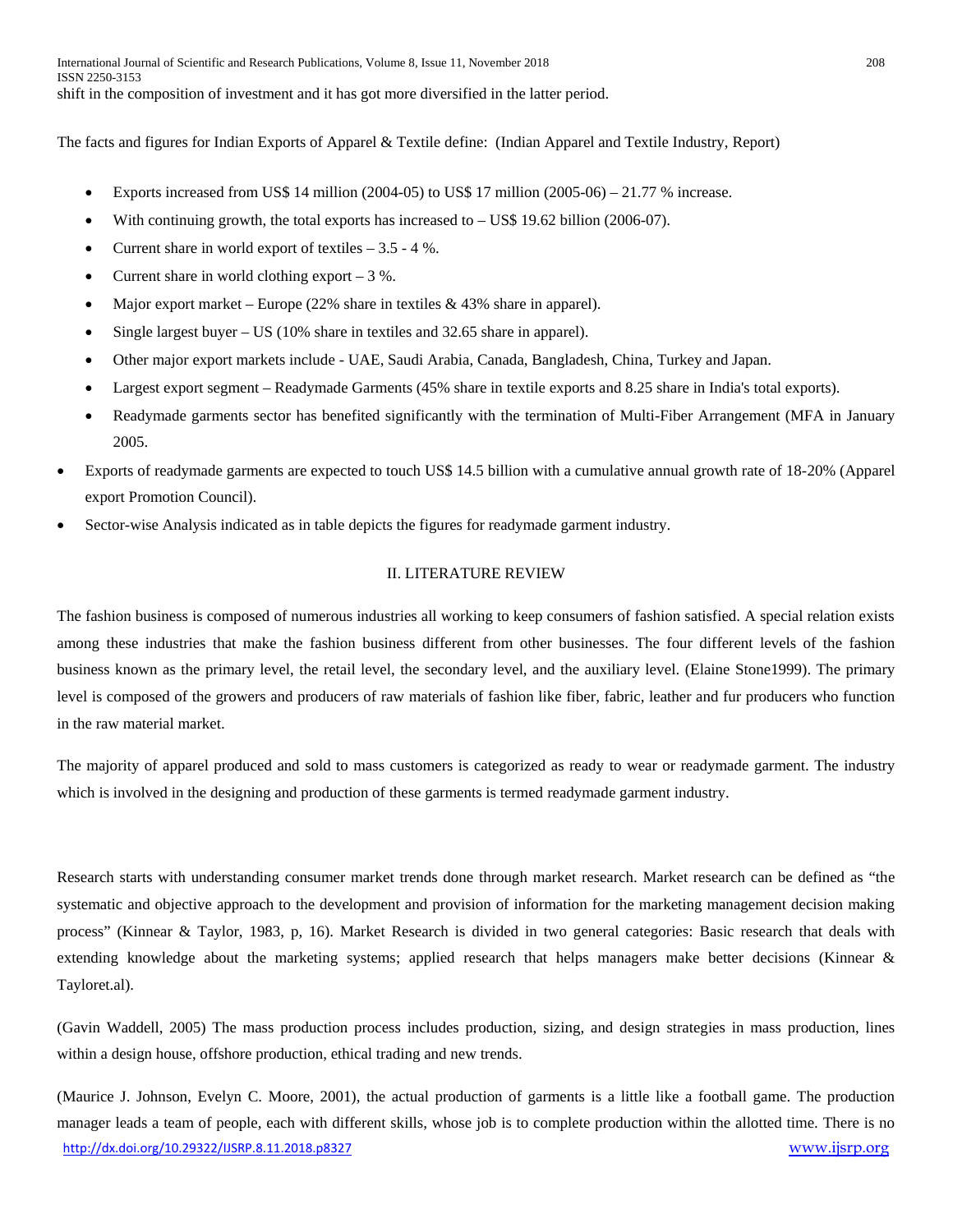overtime; the retailer can legitimately cancel an order id it isn't delivered on time. This means that the whole team loses. Each member, the production manager, quality controller, buyer finder, patternmaker, grader, marker maker, spreader, cuter, bundler, operator, final quality checker, packer, and person involved in shipping and delivery, makes a critical contribution. (Maurice J. Johnson, Evelyn C. Moore, 2001) the actual production of garments is a little like a football game. The production manager leads a team of people, each with different skills, whose job is to complete production within the allotted time.

ATDC (Apparel Training and design Centers) have been set up through AEPC (Apparel Export Promotion Council) to cater the objectives of future needs of trained work force of the apparel manufacturing industry. Therefore 15% of the units hired work force trained from ATDC. Another 15% of the work forces were the degree or diploma holders from various other institutes like NIFT, home science colleges etc. and take up the profiles like merchandisers, designers etc.

Trained staff responds well to new responsibilities and they approach to job with enthusiasm as they have to apply skills and knowledge they have acquired. Enterprise is benefited by lower absenteeism, lower labour turnover, higher production levels and more motivated staff.

The benefits of a learning-by-doing approach to employee training have been recognized for years. Such program typically involves training in soft skills, i.e. skills such as listening, communication, teamwork, leadership, etc. Most of these 'soft' skills are not at all considered in the present curricula, and disciplines and major reorientation programs are required to enable graduates to practice effective facilitation of participatory processes (Moyo & Hagmann, 2000).In general, supervisors get slightly less training from employers than managers. Pine, Judith, Tingley, Judith C. 1993 researched on the evaluation of soft skill training. They found that the results of "soft-skills" training - in subjects such as problem solving, Team building, communication, listening and stress management - are notoriously difficult to measure. Soft-skills trainers seldom attempt evaluations designed to calculate return on investment (ROI). (Patrick Maclagan, 1994) understood the importance of 'business and management ethics' in the recent years. There were doubts about the feasibility and relevance of the subject which led to the skeptical, even cynical, reactions. Clarification was offered to remove some common misconceptions. Gordon, Jack. 1991 The most convenient way yet devised to determine the goodness of a jobrelated training program was outlined in 1959 by training consultant Donald L.

Kirkpatrick. Kirkpatrick proposed that there were 4 main levels at which the quality of a training course can be gauged.

At level one, trainees' reactions to the course were measured.

At level 2, learning was measured. Depending on the course objectives, this could involve anything from a pencil-and-paper test to a simulation or a full-fledged skill demonstration.

At level 3, the trainees are tested to see if they are using their new skills and knowledge back on the job.

At level 4, the company's return on investment is measured.

(Keith Bedingham, 1997)Discussed the importance of proving the effectiveness of training.

Effectiveness is the primary motive for training. It describes ways to evaluate training's effectiveness, behavior changes on the job being the most important. Defines an approach, whereby individuals can see how they have changed and quantify the amount of change. Training can be a useful tool in helping to resolve significant organizational or management problems. Management often recognizes that training in technical skills delivers real benefits, but blanch at the thought that training in non-technical areas can also be of great value.

#### III. OBJECTIVES AND METHODOLOGY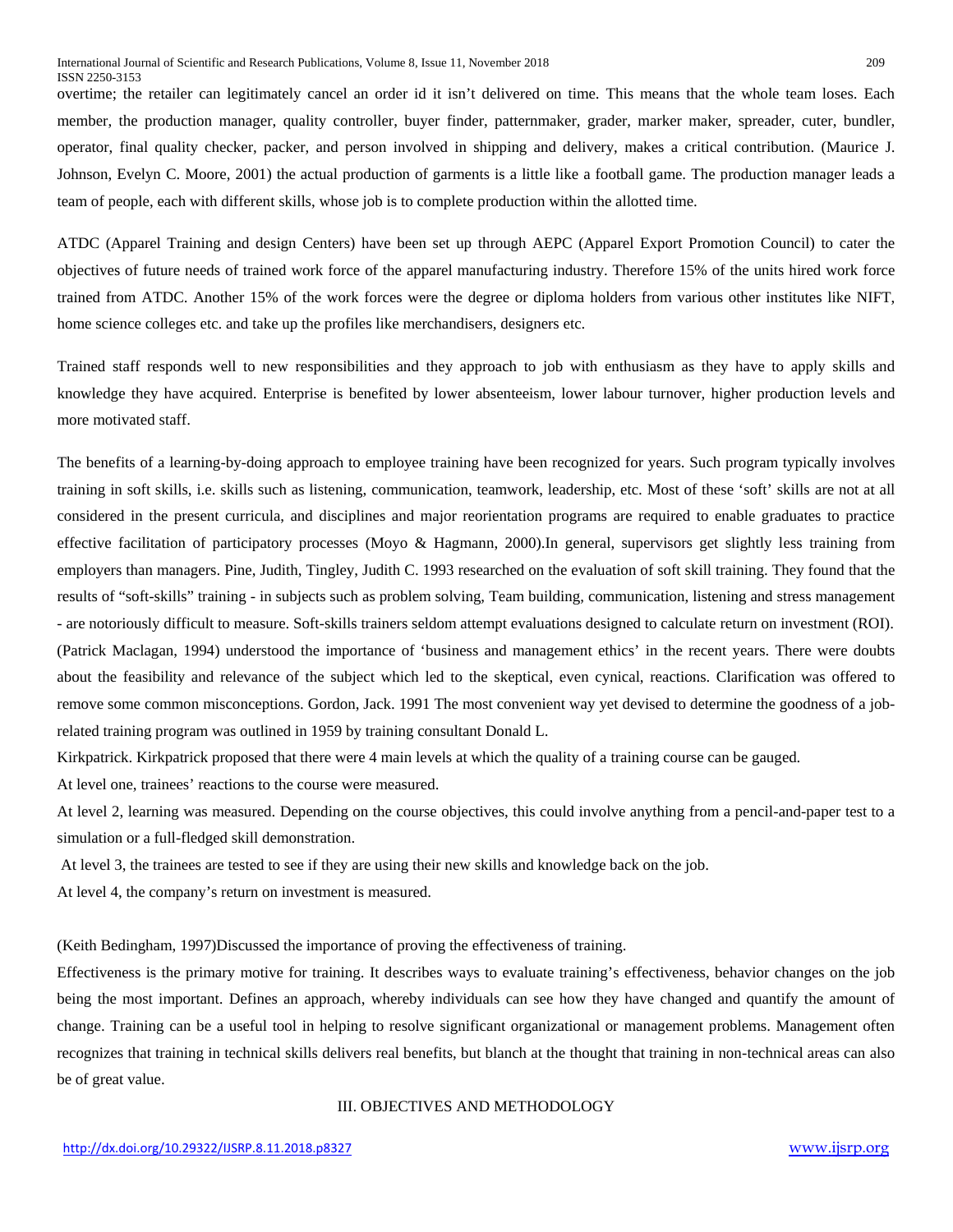Relatively less studies has been done to find the need of types of skills requirements. In order to map this gap a research is required in this area to portray an outlay of the necessary and effective skills for Indian brands to compete with International brands manufacturing performances.

- 1. To develop a scale for the measurements of skills level in apparel manufacturing industry.
- 2. To gather information of existing skills sets required performing various functions at shop floor in the manufacturing units of Indian Brand and International Brands.
- 3. To study the required skills sets.
- 4. To compare the existing skills at national and international brands manufacturing engaged workers.

## IV. ANALYSIS AND CONCLUSION

Data is suitable for factor analysis; Principal Components Analysis (PCA) was employed for extracting the data, which lets determining the factor underlying the relationship between numbers of variables. In order to 'extract' factors from the data, components that have an eigenvalue of 1 or more have to be identified from the Total Variance Explained extracted using Principle Component Analysis (Pallant, 2007). This determines the number of factors extracted from the data (Kaiser, 1960). The scree plot is an alternative method of identifying the number of factors to extract via factor analysis (Cattell, 1966) as it displays the sharpest drop in the eigenvalues of the factors, which highlights that further factors would not explain a significant amount of the variance of scale items. As displayed in Principle Component Analysis of this research data identifies that the first four components have recorded eigen values above 1.

## Table

## **Communalities**

|                                                                                                 | Initial | Extraction |
|-------------------------------------------------------------------------------------------------|---------|------------|
|                                                                                                 |         |            |
| Production and Processing - Knowledge of raw materials, production processes, quality control,  | 1.000   | .517       |
| costs, and other techniques for maximizing the effective manufacture and distribution of goods. |         |            |
|                                                                                                 |         |            |
| Administration and Management - Knowledge of business and management principles involved in     | 1.000   | .696       |
| strategic planning, resource allocation, human resources modeling, leadership technique,        |         |            |
| production methods, and coordination of people and resources                                    |         |            |
|                                                                                                 |         |            |
| Mathematics - Knowledge of arithmetic, algebra, geometry, calculus, statistics, and their       | 1.000   | .727       |
| applications                                                                                    |         |            |
|                                                                                                 |         |            |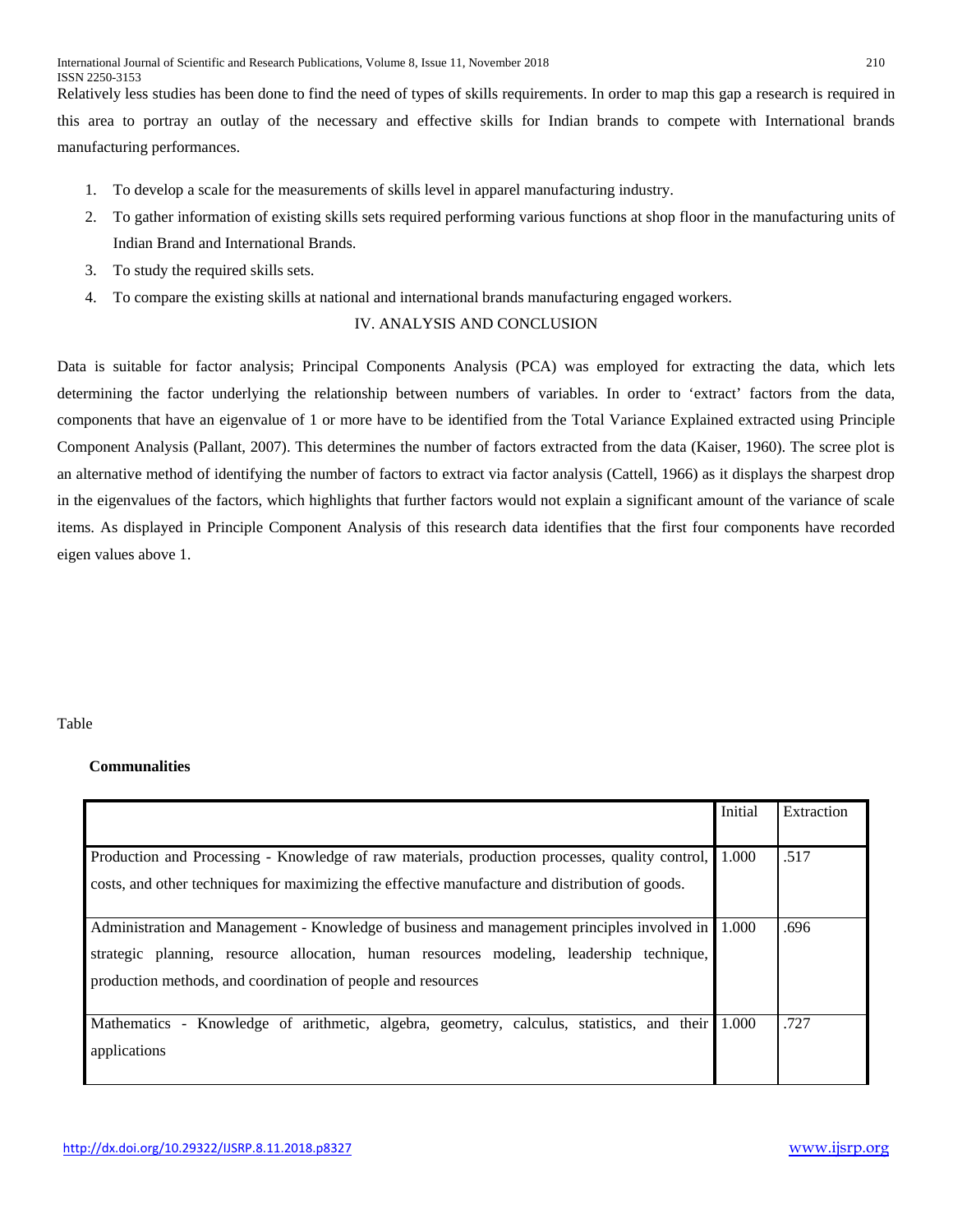| Mechanical - Knowledge of machines and tools, including their designs, uses, repair, and               | 1.000 | .640 |
|--------------------------------------------------------------------------------------------------------|-------|------|
| maintenance.                                                                                           |       |      |
|                                                                                                        |       |      |
| Customer and Personal Service - Knowledge of principles and processes for providing customer           | 1.000 | .715 |
| and personal services. This includes customer needs assessment, meeting quality standards for          |       |      |
| services, and evaluation of customer satisfaction                                                      |       |      |
| Personnel and Human Resources - Knowledge of principles and procedures for personnel                   | 1.000 | .762 |
| recruitment, selection, training, compensation and benefits, labor relations and negotiation, and      |       |      |
| personnel information systems                                                                          |       |      |
|                                                                                                        |       |      |
| Education and Training - Knowledge of principles and methods for curriculum and Merchandiser           | 1.000 | .721 |
| design, teaching and instruction for individuals and groups, and the measurement of Merchandiser       |       |      |
| effects                                                                                                |       |      |
|                                                                                                        |       |      |
| Clerical - Knowledge of administrative and clerical procedures and systems such as word                | 1.000 | .765 |
| processing, managing files and records, stenography and transcription, designing forms, and other      |       |      |
| office procedures and terminology                                                                      |       |      |
|                                                                                                        |       |      |
| Public Safety and Security - Knowledge of relevant equipment, policies, procedures, and strategies     | 1.000 | .696 |
| to promote effective local, state, or national security operations for the protection of people, data, |       |      |
| property, and institutions                                                                             |       |      |
|                                                                                                        |       |      |
| Computers and Electronics - Knowledge of circuit boards, processors, chips, electronic equipment,      | 1.000 | .693 |
| and computer hardware and software, including applications and programming                             |       |      |
|                                                                                                        |       |      |
| Design - Knowledge of design techniques, tools, and principle involved in production of precision      | 1.000 | .801 |
| technical plans, blueprints, drawings, and models                                                      |       |      |
|                                                                                                        |       |      |
| Critical Thinking - Using logic and reasoning to identify the strengths and weaknesses of 1.000        |       | .778 |
| alternative solutions, conclusions or approaches to problems                                           |       |      |
|                                                                                                        |       |      |
| Time Management - Managing one's own time and the time of others                                       | 1.000 | .804 |
| Active Listening - Giving full attention to what other people are saying, taking time to understand    | 1.000 | .662 |
| the points being made, asking questions as appropriate, and not interrupting at inappropriate times    |       |      |
|                                                                                                        |       |      |
| Speaking - Talking to others to convey information effectively                                         | 1.000 | .687 |
|                                                                                                        |       |      |
|                                                                                                        |       |      |
| Reading Comprehension - Understanding written sentences and paragraphs in work related                 | 1.000 | .807 |
| documents.                                                                                             |       |      |
|                                                                                                        |       |      |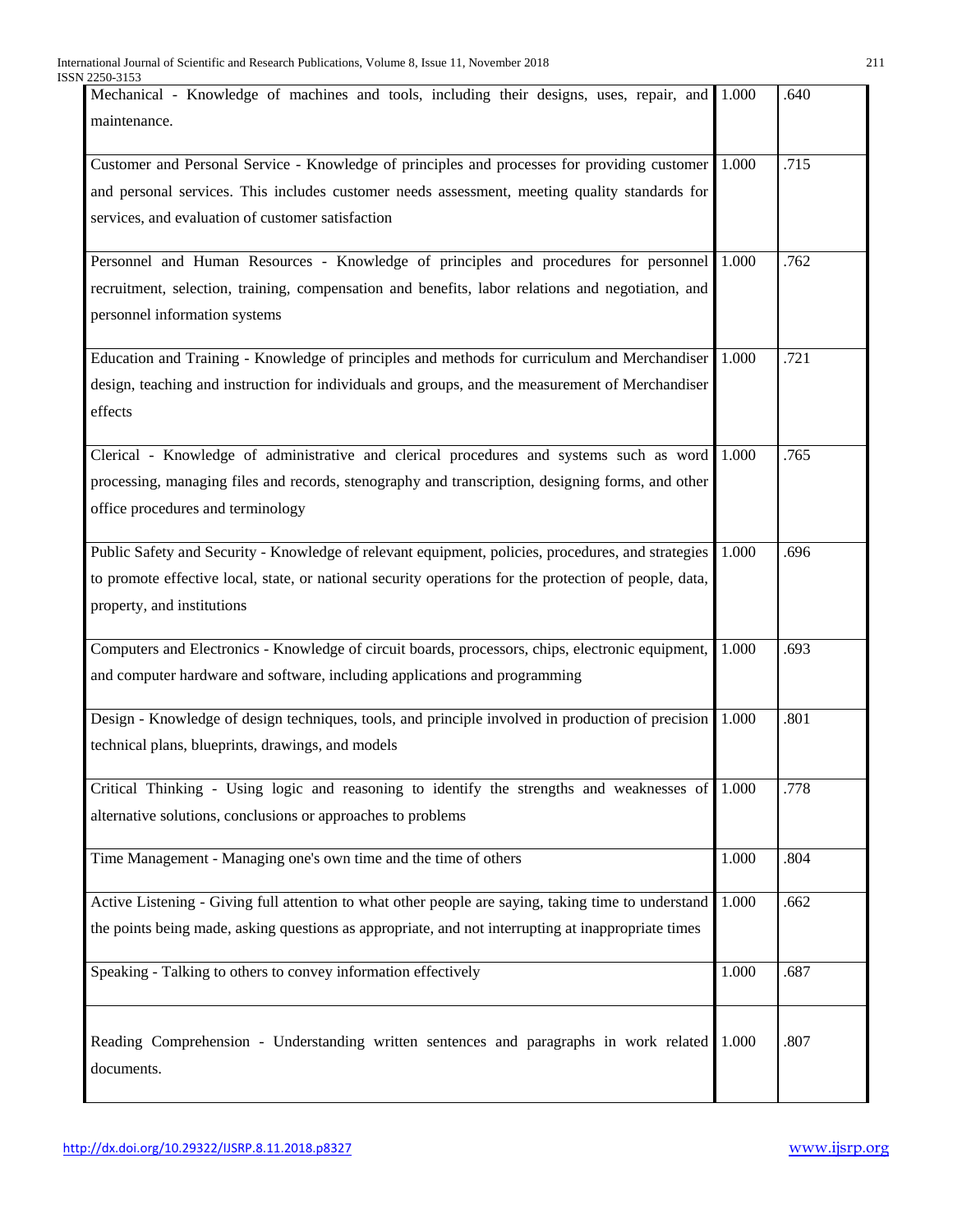| Coordination - Adjusting actions in relation to others' actions.                                                                                                                | 1.000 | .881 |
|---------------------------------------------------------------------------------------------------------------------------------------------------------------------------------|-------|------|
| Management of Personnel Resources - Motivating, developing, and directing people as they work,<br>identifying the best people for the job.                                      | 1.000 | .836 |
| Judgment and Decision Making - Considering the relative costs and benefits of potential actions to<br>choose the most appropriate one                                           | 1.000 | .597 |
| Monitoring - Monitoring/Assessing performance of yourself, other individuals, or organizations to<br>make improvements or take corrective action                                | 1.000 | .702 |
| Social Perceptiveness - Being aware of others' reactions and understanding why they react as they<br>do                                                                         | 1.000 | .741 |
| Complex Problem Solving - Identifying complex problems and reviewing related information to<br>develop and evaluate options and implement solutions                             | 1.000 | .651 |
| Persuasion - Persuading others to change their minds or behaviour                                                                                                               | 1.000 | .885 |
| Negotiation - Bringing others together and trying to reconcile differences                                                                                                      | 1.000 | .411 |
| Instructing - Teaching others how to do something                                                                                                                               | 1.000 | .787 |
| Writing - Communicating effectively in writing as appropriate for the needs of the audience                                                                                     | 1.000 | .693 |
| Service Orientation - Actively looking for ways to help people                                                                                                                  | 1.000 | .806 |
| Quality Control Analysis - Conducting tests and inspections of products, services, or processes to<br>evaluate quality or performance                                           | 1.000 | .739 |
| Operations Analysis - Analysing needs and product requirements to create a design.                                                                                              | 1.000 | .839 |
| Operation Monitoring - Watching gauges, dials, or other indicators to make sure a machine is<br>working properly                                                                | 1.000 | .802 |
| Systems Analysis - Determining how a system should work and how changes in conditions,<br>operations, and the environment will affect outcomes                                  | 1.000 | .810 |
| Systems Evaluation - Identifying measures or indicators of system performance and the actions<br>needed to improve or correct performance, relative to the goals of the system. | 1.000 | .833 |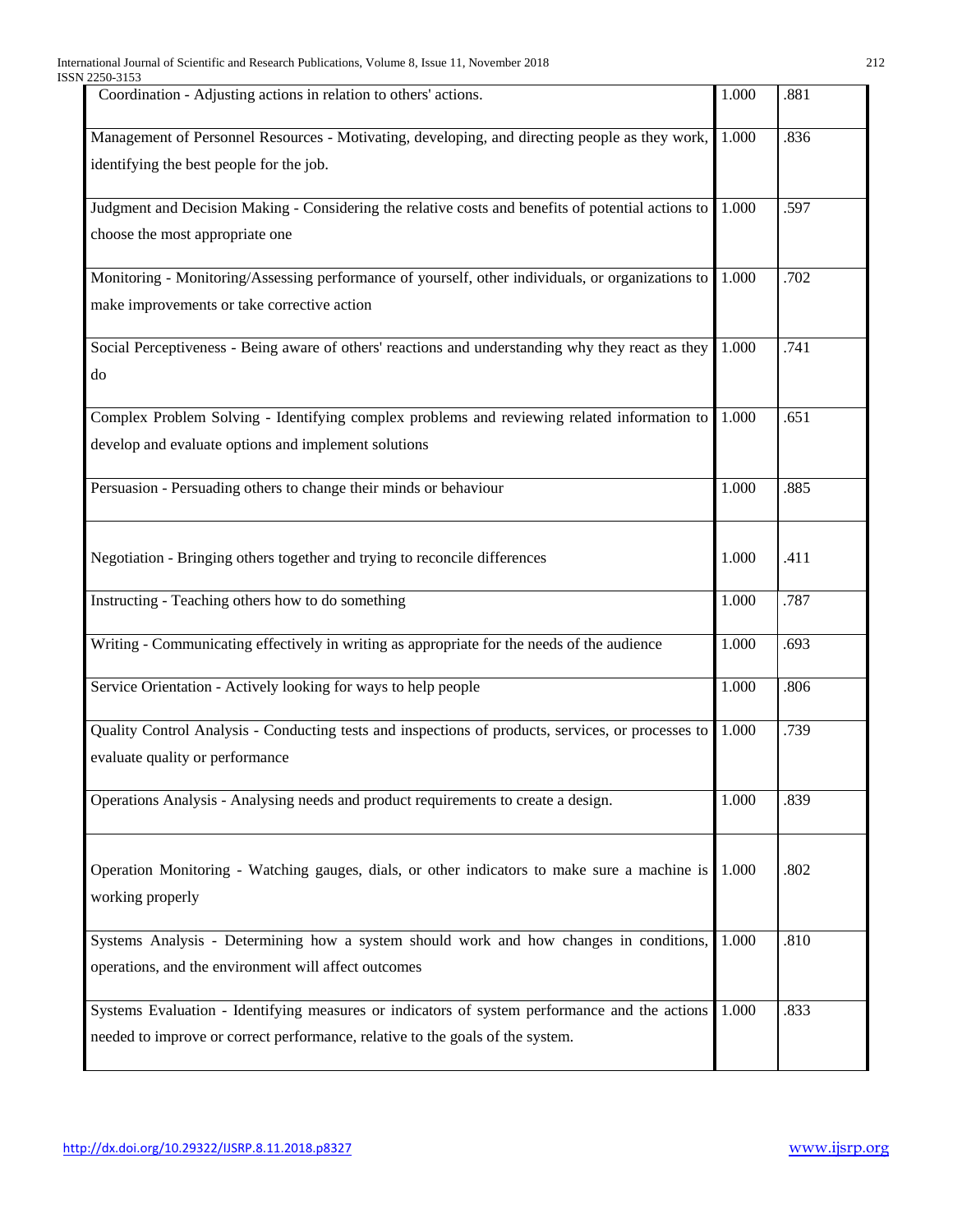| Active Learning - Understanding the implications of new information for both current and future 1.000 | .791 |
|-------------------------------------------------------------------------------------------------------|------|
| problem-solving and decision-making                                                                   |      |
|                                                                                                       |      |
| Learning Strategies - Selecting and using training/instructional methods and procedures 1.000         | .727 |
| appropriate for the situation when learning or teaching new things                                    |      |
|                                                                                                       |      |

Extraction Method: Principal Component Analysis.

Loading on factors can be positive or negative. A negative loading indicates that this variable has an inverse relationship with the rest of the factors. The higher the loading the more important is the factor. However (Comrey, 1973: 1346) suggested that anything above 0.44 could be considered salient, with increased loading becoming more vital in determining the factor. All the loadings in the research are positive

There are only four factors, each having Eigen value exceeding 1 for Skills of Production Managers. The Eigen values for four factors were 15.045, 4.174, 2.126and1.845respectively. The percentage of total variance is used as an index to determine how well the total factor solution accounts for what the variables together represent. The index for present solution accounts for 70.27% of the total variations for of end users. It is pretty good extraction as it can be economize on the number of factors (from 33 it has reduced to 4 factors) while we have lost 29.73% information content for factors for e-HRM. The percentage of variance explained by factor one to four for factors for Skills of Production Managers is26.464, 22.656, 13.170 and 7.983respectively. It means 70% of the variance of variable 1 is being captured by the four extracted factors together. The proportion of variance in any one of the original variables, which is being captured by the extracted factor, is known as communality (Nargundkar, 2002).

The Components Matrix is the output of the Exploratory Factor Analysis process that lists the loadings of each of the scale items on each of the four components. Valid components having scale item loadings of 0.5 and above (Hair et al. 2010) and scale items with the highest loading on that component (Wixom and Todd, 2005). This Components Matrix is subsequently rotated using Varimax Rotation to assist interpretation of its results (Malhotra, 2007), displaying only loadings of 0.5 and above.

Large commonalities indicate that a large number of variance has been accounted for by the factor solution. Varimax rotated factor analytic results for factor Skills of Production Managers. The four factors shown in rotation table have been derived from Rotation.

## **Rotated Component Matrix<sup>a</sup>**

|                                                                | Component |        |   |   |  |
|----------------------------------------------------------------|-----------|--------|---|---|--|
|                                                                |           | ◠<br>÷ | 3 | 4 |  |
| Service Orientation - Actively looking for ways to help people | .785      |        |   |   |  |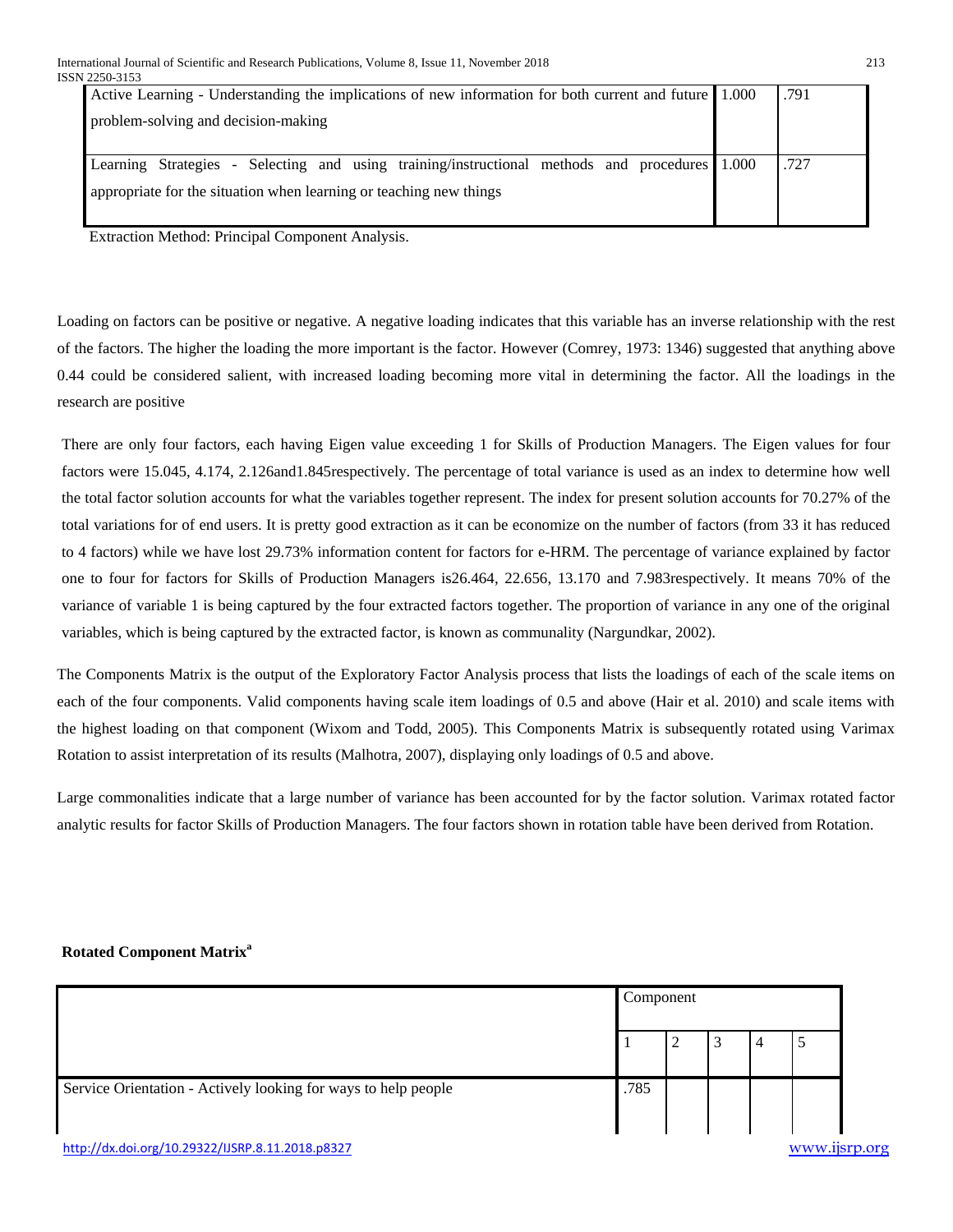| International Journal of Scientific and Research Publications, Volume 8, Issue 11, November 2018<br>ISSN 2250-3153                                                         |      |      | 214 |
|----------------------------------------------------------------------------------------------------------------------------------------------------------------------------|------|------|-----|
| Coordination - Adjusting actions in relation to others' actions.                                                                                                           | .771 |      |     |
| Management of Personnel Resources - Motivating, developing, and directing people as                                                                                        | .762 |      |     |
| they work, identifying the best people for the job.                                                                                                                        |      |      |     |
| Social Perceptiveness - Being aware of others' reactions and understanding why they                                                                                        | .752 |      |     |
| react as they do                                                                                                                                                           |      |      |     |
| Instructing - Teaching others how to do something                                                                                                                          | .746 |      |     |
| Persuasion - Persuading others to change their minds or behavior                                                                                                           | .738 |      |     |
| Complex Problem Solving - Identifying complex problems and reviewing related                                                                                               | .700 |      |     |
| information to develop and evaluate options and implement solutions                                                                                                        |      |      |     |
| Design - Knowledge of design techniques, tools, and principle involved in production                                                                                       | .688 |      |     |
| of precision technical plans, blueprints, drawings, and models                                                                                                             |      |      |     |
| Negotiation - Bringing others together and trying to reconcile differences                                                                                                 |      |      |     |
| Operations Analysis - Analysing needs and product requirements to create a design.                                                                                         |      | .870 |     |
| Operation Monitoring - Watching gauges, dials, or other indicators to make sure a                                                                                          |      | .868 |     |
| machine is working properly                                                                                                                                                |      |      |     |
| Systems Evaluation - Identifying measures or indicators of system performance and the                                                                                      |      | .866 |     |
| actions needed to improve or correct performance, relative to the goals of the system.                                                                                     |      |      |     |
| Active Learning - Understanding the implications of new information for both current                                                                                       |      | .820 |     |
| and future problem-solving and decision-making                                                                                                                             |      |      |     |
| Systems Analysis - Determining how a system should work and how changes in                                                                                                 |      | .815 |     |
| conditions, operations, and the environment will affect outcomes                                                                                                           |      |      |     |
| Learning Strategies - Selecting and using training/instructional methods and procedures<br>appropriate for the situation when learning or teaching new things              |      | .802 |     |
|                                                                                                                                                                            |      |      |     |
| Quality Control Analysis - Conducting tests and inspections of products, services, or<br>processes to evaluate quality or performance                                      |      | .763 |     |
|                                                                                                                                                                            |      |      |     |
| Production and Processing - Knowledge of raw materials, production processes, quality<br>control, costs, and other techniques for maximizing the effective manufacture and |      | .555 |     |
| distribution of goods.                                                                                                                                                     |      |      |     |
|                                                                                                                                                                            |      |      |     |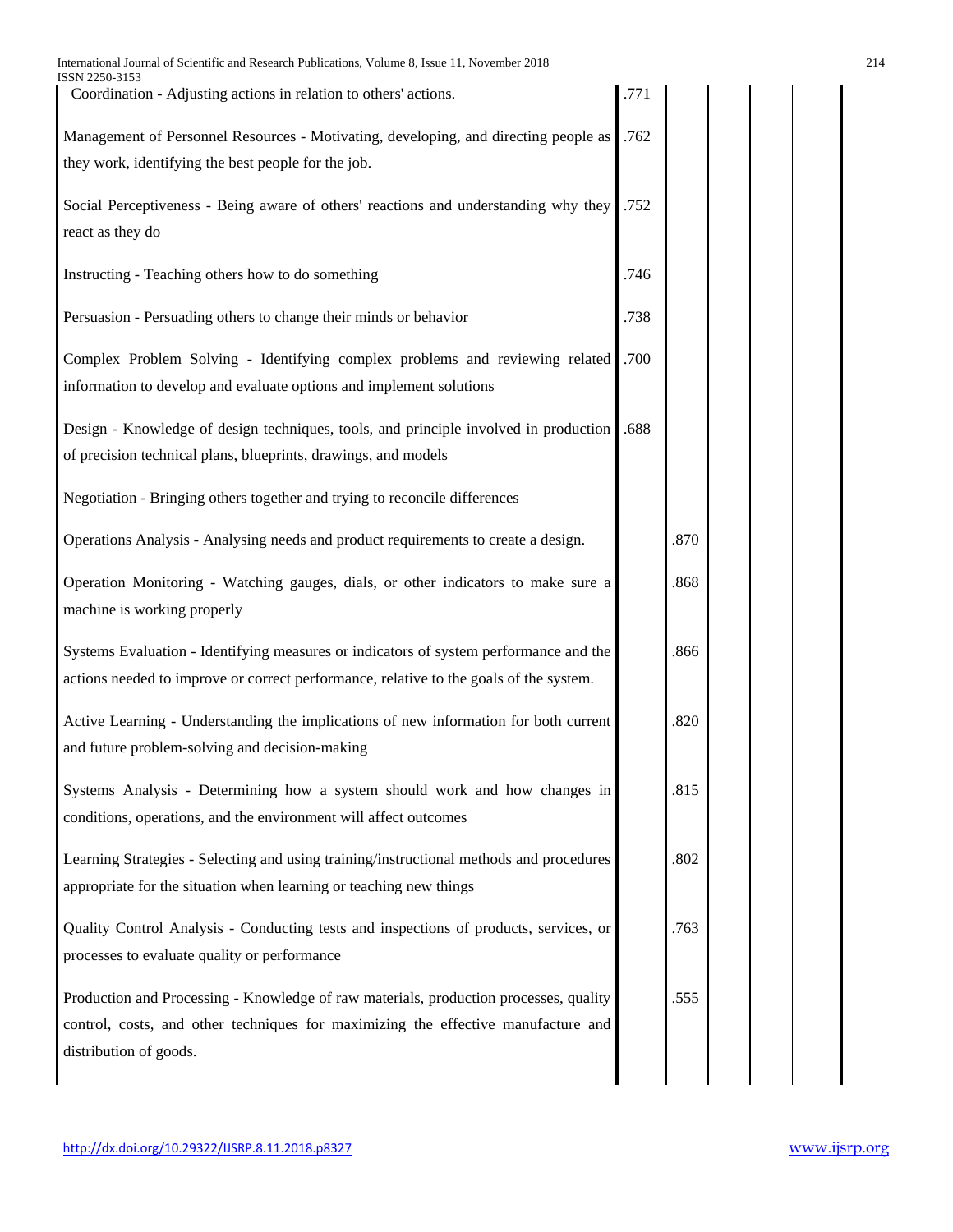| International Journal of Scientific and Research Publications, Volume 8, Issue 11, November 2018<br>ISSN 2250-3153<br>Reading Comprehension - Understanding written sentences and paragraphs in work                                       |      | .883 |      | 215 |
|--------------------------------------------------------------------------------------------------------------------------------------------------------------------------------------------------------------------------------------------|------|------|------|-----|
| related documents.                                                                                                                                                                                                                         |      |      |      |     |
| Active Listening - Giving full attention to what other people are saying, taking time to<br>understand the points being made, asking questions as appropriate, and not interrupting<br>at inappropriate times                              |      | .773 |      |     |
| Mechanical - Knowledge of machines and tools, including their designs, uses, repair,<br>and maintenance.                                                                                                                                   |      | .769 |      |     |
| Monitoring - Monitoring/Assessing performance of yourself, other individuals, or<br>organizations to make improvements or take corrective action                                                                                           |      | .742 |      |     |
| Speaking - Talking to others to convey information effectively                                                                                                                                                                             |      | .740 |      |     |
| Writing - Communicating effectively in writing as appropriate for the needs of the<br>audience                                                                                                                                             |      | .729 |      |     |
| Judgment and Decision Making - Considering the relative costs and benefits of<br>potential actions to choose the most appropriate one                                                                                                      |      | .609 |      |     |
| Clerical - Knowledge of administrative and clerical procedures and systems such as<br>word processing, managing files and records, stenography and transcription, designing<br>forms, and other office procedures and terminology          |      |      | .821 |     |
| Mathematics - Knowledge of arithmetic, algebra, geometry, calculus, statistics, and<br>their applications                                                                                                                                  |      |      | .763 |     |
| Personnel and Human Resources - Knowledge of principles and procedures for<br>personnel recruitment, selection, training, compensation and benefits, labour relations<br>and negotiation, and personnel information systems                |      |      | .743 |     |
| Education and Training - Knowledge of principles and methods for curriculum and<br>Merchandiser design, teaching and instruction for individuals and groups, and the<br>measurement of Merchandiser effects                                |      |      | .741 |     |
| Public Safety and Security - Knowledge of relevant equipment, policies, procedures,<br>and strategies to promote effective local, state, or national security operations for the<br>protection of people, data, property, and institutions |      |      | .737 |     |
| Time Management - Managing one's own time and the time of others                                                                                                                                                                           |      |      | .705 |     |
| Critical Thinking - Using logic and reasoning to identify the strengths and weaknesses<br>of alternative solutions, conclusions or approaches to problems                                                                                  | .507 |      | .652 |     |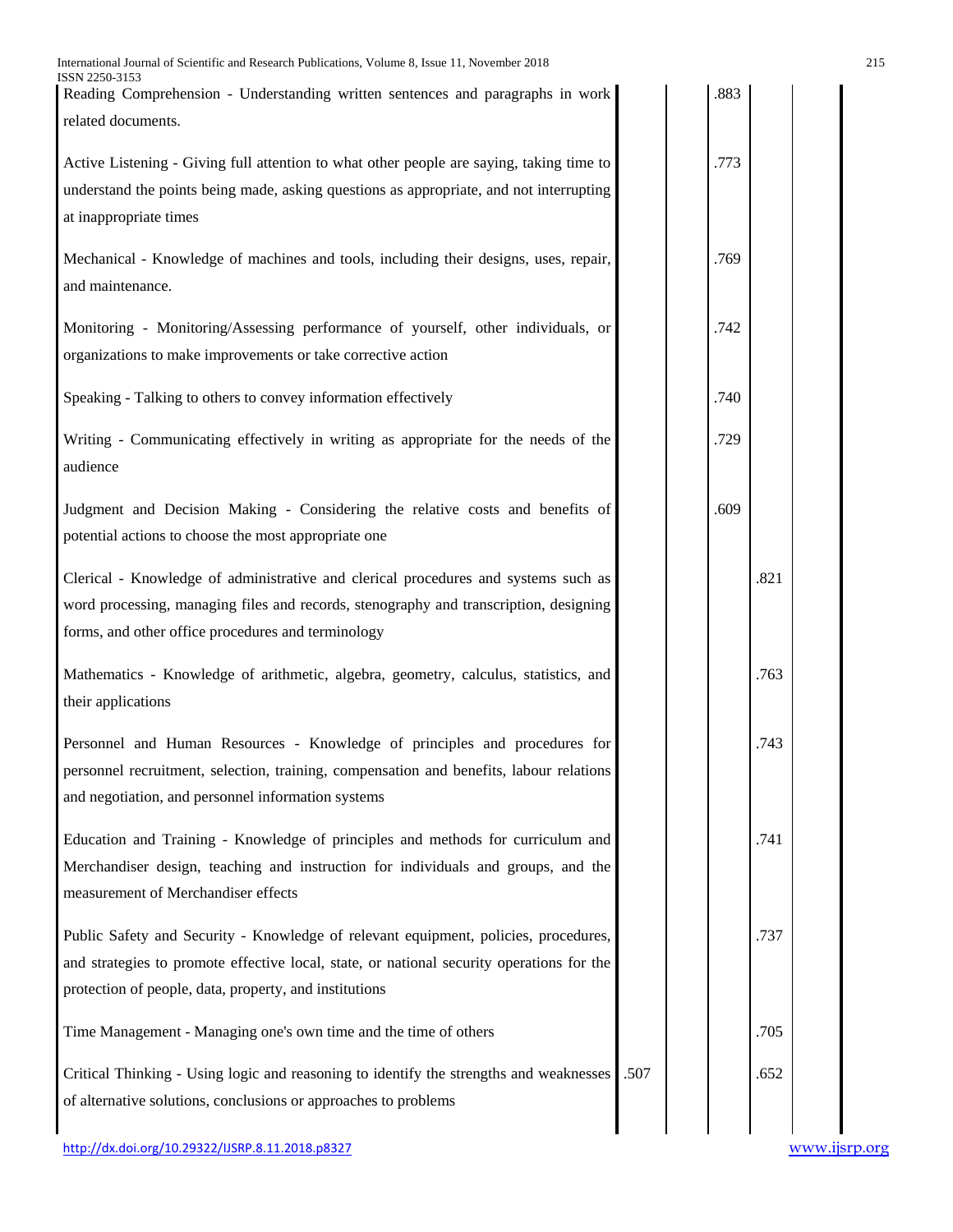| ISSN 2250-3153                                                                         |  |      |
|----------------------------------------------------------------------------------------|--|------|
| Customer and Personal Service - Knowledge of principles and processes for providing    |  | .758 |
| customer and personal services. This includes customer needs assessment, meeting       |  |      |
| quality standards for services, and evaluation of customer satisfaction                |  |      |
|                                                                                        |  |      |
| Administration and Management - Knowledge of business and management principles        |  | .752 |
| involved in strategic planning, resource allocation, human resources modelling,        |  |      |
| leadership technique, production methods, and coordination of people and resources     |  |      |
|                                                                                        |  |      |
| Computers and Electronics - Knowledge of circuit boards, processors, chips, electronic |  | .661 |
| equipment, and computer hardware and software, including applications and              |  |      |
| programming                                                                            |  |      |
|                                                                                        |  |      |

Extraction Method: Principal Component Analysis. Rotation Method: Varimax with Kaiser Normalization. Rotation converged in 6 iterations.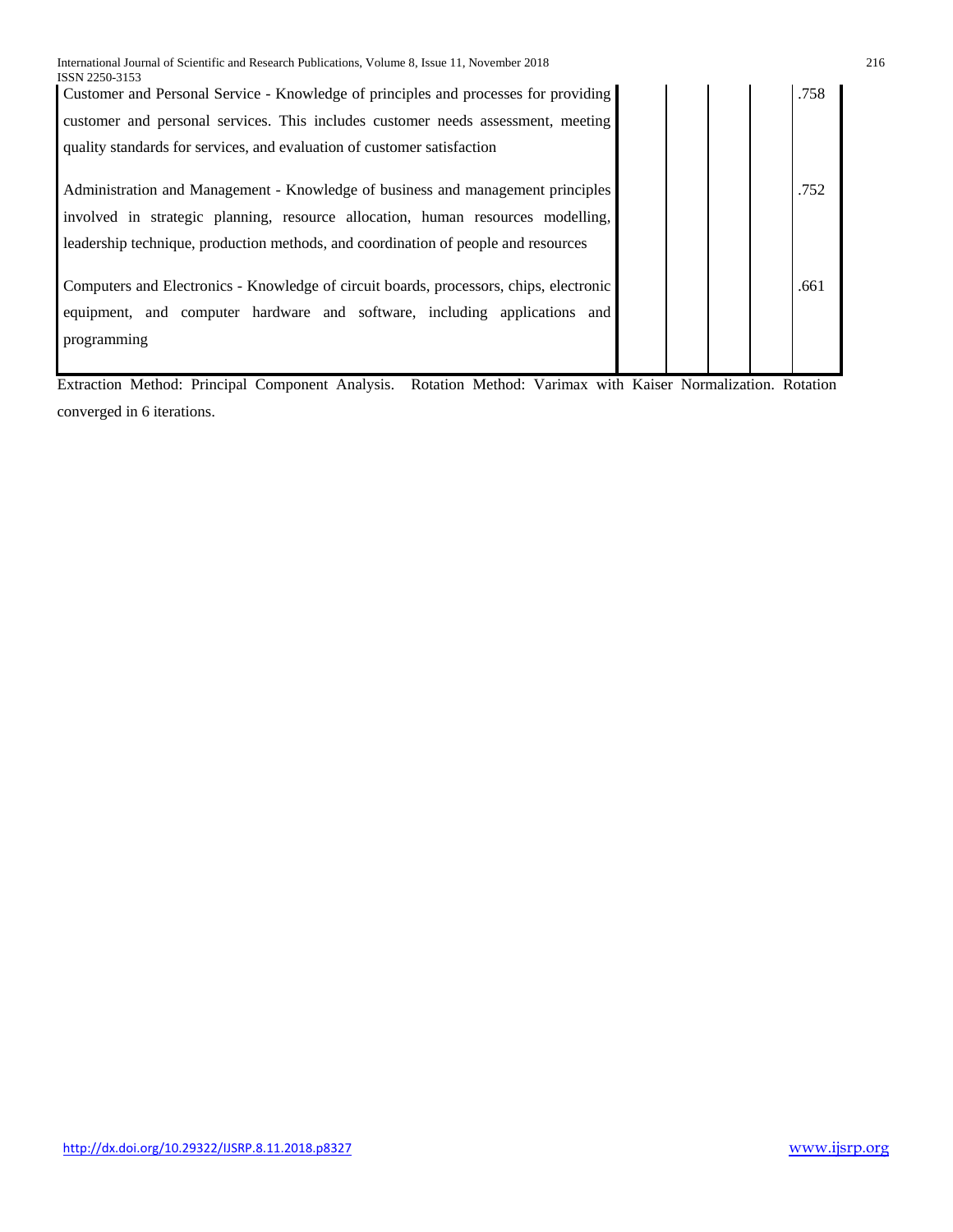#### **Interpretation of Factors**

Each factor needs to be assigned a name or label to characterize it and aid its interpretation (Tabachnick and Fidell, 2007). Each of the Skills of Production Managers that have been extracted via Principle Component Analysis in the Exploratory Factor Analysis process of this research data is displayed.

#### 1. Administrative Skills

The first factor with the highest Total Variance Explained value has been interpreted as *Administrative Skills* due to its inclusion of scale items identified and adapted from academic literature surrounding Skills of Production Managers *Administrative Skills* , as displayed in table below

| Service Orientation - Actively looking for ways to help people                                                                                         | .785 |
|--------------------------------------------------------------------------------------------------------------------------------------------------------|------|
| Coordination - Adjusting actions in relation to others' actions.                                                                                       | .771 |
| Management of Personnel Resources - Motivating, developing, and directing people as they work,<br>identifying the best people for the job.             | .762 |
| Social Perceptiveness - Being aware of others' reactions and understanding why they react as they do                                                   | .752 |
| Instructing - Teaching others how to do something                                                                                                      | .746 |
| Persuasion - Persuading others to change their minds or behavior                                                                                       | .738 |
| Complex Problem Solving - Identifying complex problems and reviewing related information to<br>develop and evaluate options and implement solutions    | .700 |
| Design - Knowledge of design techniques, tools, and principle involved in production of precision<br>technical plans, blueprints, drawings, and models | .688 |

The scale items that load onto the Factor 1 are related to the *Administrative skills*

## **2. Operational Efficiency**

The second factor with the highest Total Variance Explained value has been interpreted as *operational efficiency* due to its inclusion of scale items identified and adapted from academic literature surrounding Skills of Production Managers *operational efficiency*, as displayed in table below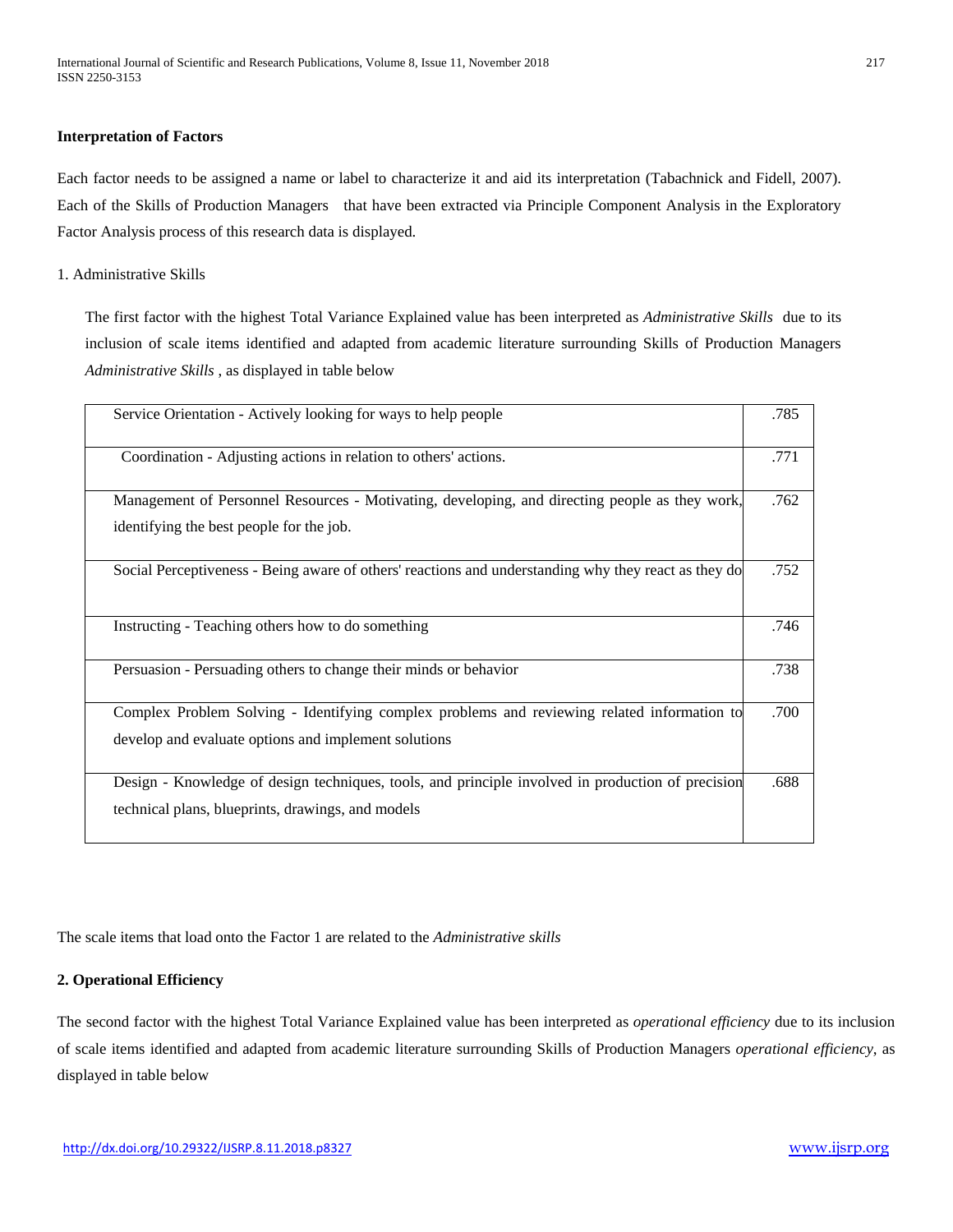| 15511 2230-3133                                                                                         |      |
|---------------------------------------------------------------------------------------------------------|------|
| Operations Analysis - Analyzing needs and product requirements to create a design.                      | .870 |
| Operation Monitoring - Watching gauges, dials, or other indicators to make sure a machine is working    | .868 |
|                                                                                                         |      |
| properly                                                                                                |      |
| Systems Evaluation - Identifying measures or indicators of system performance and the actions needed    | .866 |
| to improve or correct performance, relative to the goals of the system.                                 |      |
|                                                                                                         |      |
| Active Learning - Understanding the implications of new information for both current and future         | .820 |
| problem-solving and decision-making                                                                     |      |
|                                                                                                         |      |
| Systems Analysis - Determining how a system should work and how changes in conditions, operations,      | .815 |
| and the environment will affect outcomes                                                                |      |
|                                                                                                         |      |
| Learning Strategies - Selecting and using training/instructional methods and procedures appropriate for | .802 |
| the situation when learning or teaching new things                                                      |      |
|                                                                                                         |      |
| Quality Control Analysis - Conducting tests and inspections of products, services, or processes to      | .763 |
| evaluate quality or performance                                                                         |      |
|                                                                                                         |      |
| Production and Processing - Knowledge of raw materials, production processes, quality control, costs,   | .555 |
| and other techniques for maximizing the effective manufacture and distribution of goods.                |      |
|                                                                                                         |      |
|                                                                                                         |      |

The scale items that load onto the Factor 2 are related to the following for *operational efficiency*

## **3. Personnel skills**

The third factor with the highest Total Variance Explained value has been interpreted as *Personnel skills due* to its inclusion of scale items identified and adapted from academic literature surrounding Skills of Production Managers Personnel skills, as displayed in table below

| Reading Comprehension - Understanding written sentences and paragraphs in work related documents.                   | .883 |
|---------------------------------------------------------------------------------------------------------------------|------|
| Active Listening - Giving full attention to what other people are saying, taking time to understand the points. 773 |      |
| being made, asking questions as appropriate, and not interrupting at inappropriate times                            |      |
| Mechanical - Knowledge of machines and tools, including their designs, uses, repair, and maintenance.               | .769 |
| Monitoring - Monitoring/Assessing performance of yourself, other individuals, or organizations to make 742          |      |
| improvements or take corrective action                                                                              |      |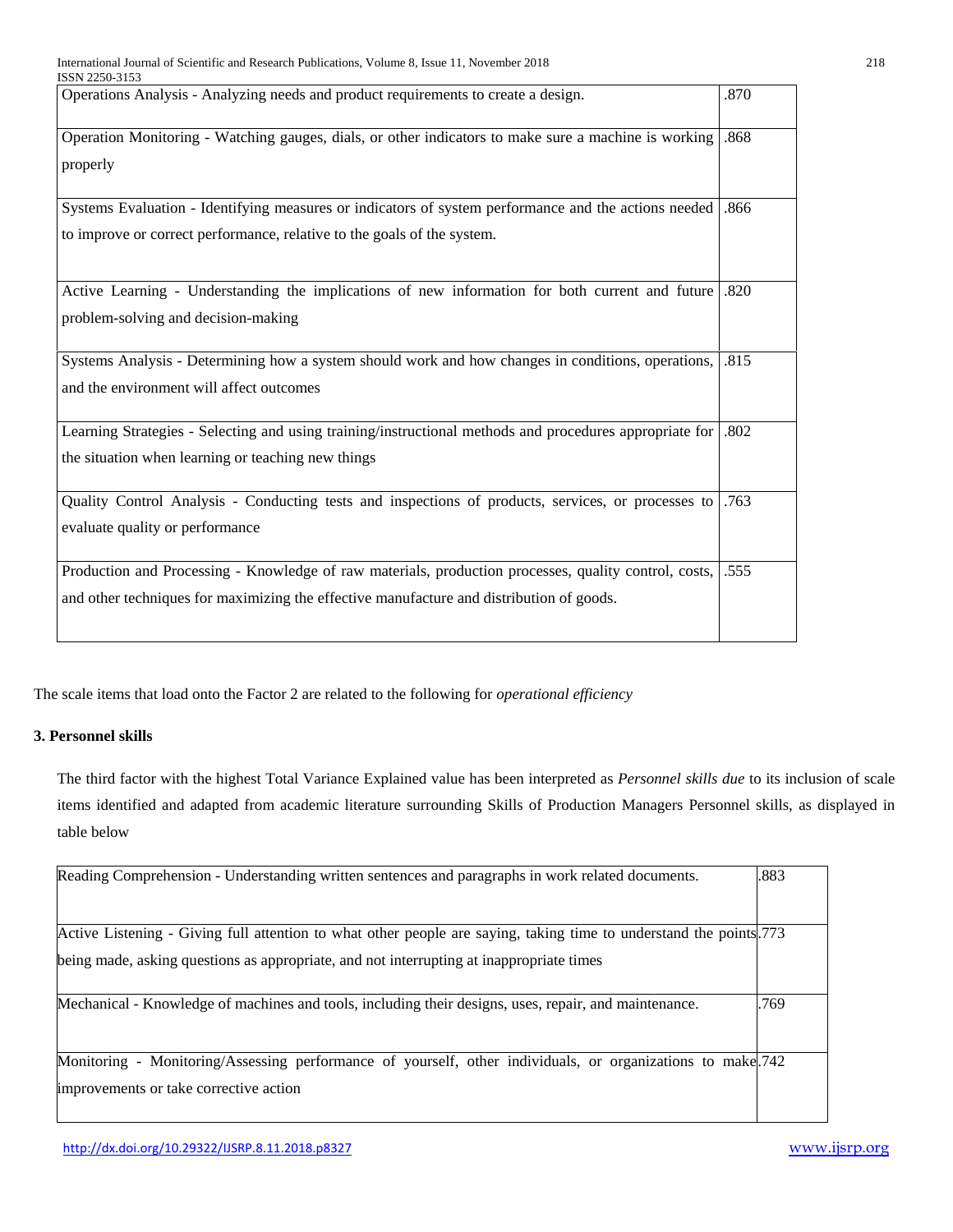| $1.3.313 \pm 2.717$                                                                                               |      |
|-------------------------------------------------------------------------------------------------------------------|------|
| Speaking - Talking to others to convey information effectively                                                    | .740 |
|                                                                                                                   |      |
| Writing - Communicating effectively in writing as appropriate for the needs of the audience                       | .729 |
|                                                                                                                   |      |
|                                                                                                                   |      |
| Judgment and Decision Making - Considering the relative costs and benefits of potential actions to choose the 609 |      |
| most appropriate one                                                                                              |      |
|                                                                                                                   |      |
|                                                                                                                   |      |

The scale items that load onto the Factor 3 are related to the following for Personnel skills

4. Analytical Skill:

The fourth factor with the highest Total Variance Explained value has been interpreted as *Analytical skills due* to its inclusion of scale items identified and adapted from academic literature surrounding Skills of Production Managers is constraints, as displayed in table below

| Clerical - Knowledge of administrative and clerical procedures and systems such as word processing, 821                           |      |
|-----------------------------------------------------------------------------------------------------------------------------------|------|
| managing files and records, stenography and transcription, designing forms, and other office procedures and                       |      |
| terminology                                                                                                                       |      |
| Mathematics - Knowledge of arithmetic, algebra, geometry, calculus, statistics, and their applications                            | .763 |
| Personnel and Human Resources - Knowledge of principles and procedures for personnel recruitment, 743                             |      |
| selection, training, compensation and benefits, labor relations and negotiation, and personnel information                        |      |
| systems                                                                                                                           |      |
| Education and Training - Knowledge of principles and methods for curriculum and Merchandiser design, 741                          |      |
| teaching and instruction for individuals and groups, and the measurement of Merchandiser effects                                  |      |
| Public Safety and Security - Knowledge of relevant equipment, policies, procedures, and strategies to 737                         |      |
| promote effective local, state, or national security operations for the protection of people, data, property, and<br>institutions |      |
| Time Management - Managing one's own time and the time of others                                                                  | .705 |
| Critical Thinking - Using logic and reasoning to identify the strengths and weaknesses of alternative 652                         |      |
| solutions, conclusions or approaches to problems                                                                                  |      |

The scale items that load onto the Factor 4 are related to the following for Analytical Skills.

5. Technical Skills: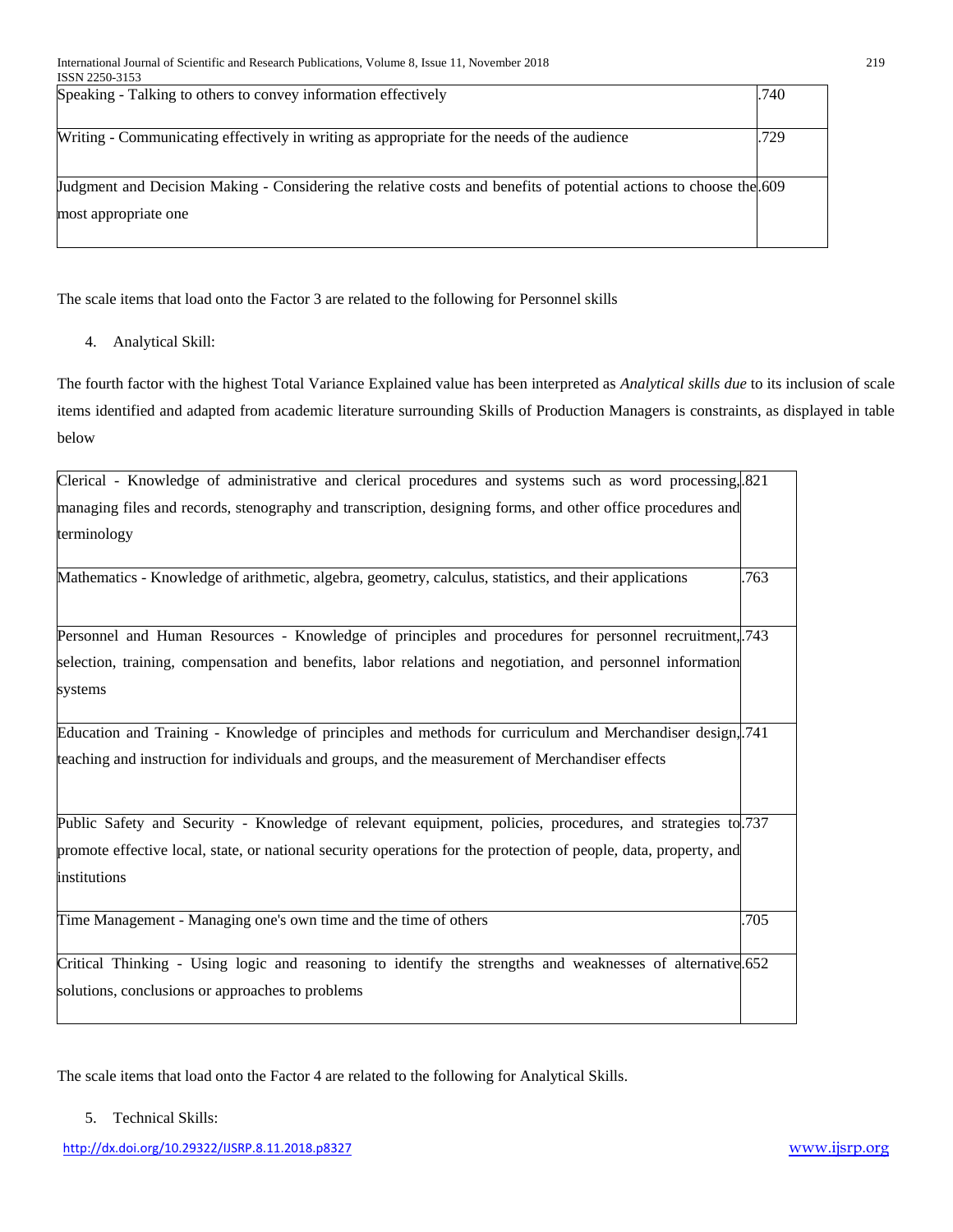The fourth factor with the highest Total Variance Explained value has been interpreted as *Technical skills due* to its inclusion of scale items identified and adapted from academic literature surrounding is constraints, as displayed in table below

| Customer and Personal Service - Knowledge of principles and processes for providing customer and personal 758 |  |
|---------------------------------------------------------------------------------------------------------------|--|
| services. This includes customer needs assessment, meeting quality standards for services, and evaluation of  |  |
| customer satisfaction                                                                                         |  |
| Administration and Management - Knowledge of business and management principles involved in strategic. 752    |  |
| planning, resource allocation, human resources modeling, leadership technique, production methods, and        |  |
| coordination of people and resources                                                                          |  |
|                                                                                                               |  |
| Computers and Electronics - Knowledge of circuit boards, processors, chips, electronic equipment, and 661     |  |
| computer hardware and software, including applications and programming                                        |  |
|                                                                                                               |  |
|                                                                                                               |  |

#### V. REFERENCES

[1] Kinnear & Taylor, The Dynamics of Fashion, by Elaine Stone, FIT New York, 1999, Fairchild Publications, p., 70, 1983, p, 16,

[2] Kinnear & Taylor, 1983, p, 16). Kinnear, T.C. & Taylor, J.R. (1983). Marketing Research, New Delhi: Prentice Hall of India Private Limited.

[3] Gavin Waddell, Blackwell Publishing, "How Fashion Works", Om Book International, 2005, New Delhi, pp. 49-60

[4] Maurice J. Johnson, Evelyn C. Moore, second edition, Prentice Hall of India Private limited, New Delhi, Pearson Education, 2001, pp. 235-255

[5] Pallant, J.F., Submitted for publication April 3, 2006; revised September 20, 2006; accepted January 5, 2007

[6] Kaiser, H. F., "A second generation little jiffy", Psychometrika, Vol. 35, No. 4, pp. 401-415, December 1970

[7] Cattell, R. B., "The screen test for the number of factors", Multivariate Behavioral Research, Vol. 1, Issue 2, pp. 245-276,

[8] Nargundkar, R., "Marketing Research: Text and Cases", New Delhi: Tata McGraw Hill, 2002

[9] Hair, J.F., Anderson, R.E., Black, W.C., Babin, B.J., (1995a). "Multivariate data analysis", New Jersey: Prentice-Hall Inc., 2010

[10] Wixom B.H., Watson H. J., "An empirical investigation of the factors affecting data warehousing success", MIS Quarterly, 25 (1), pp. 17-41,2001